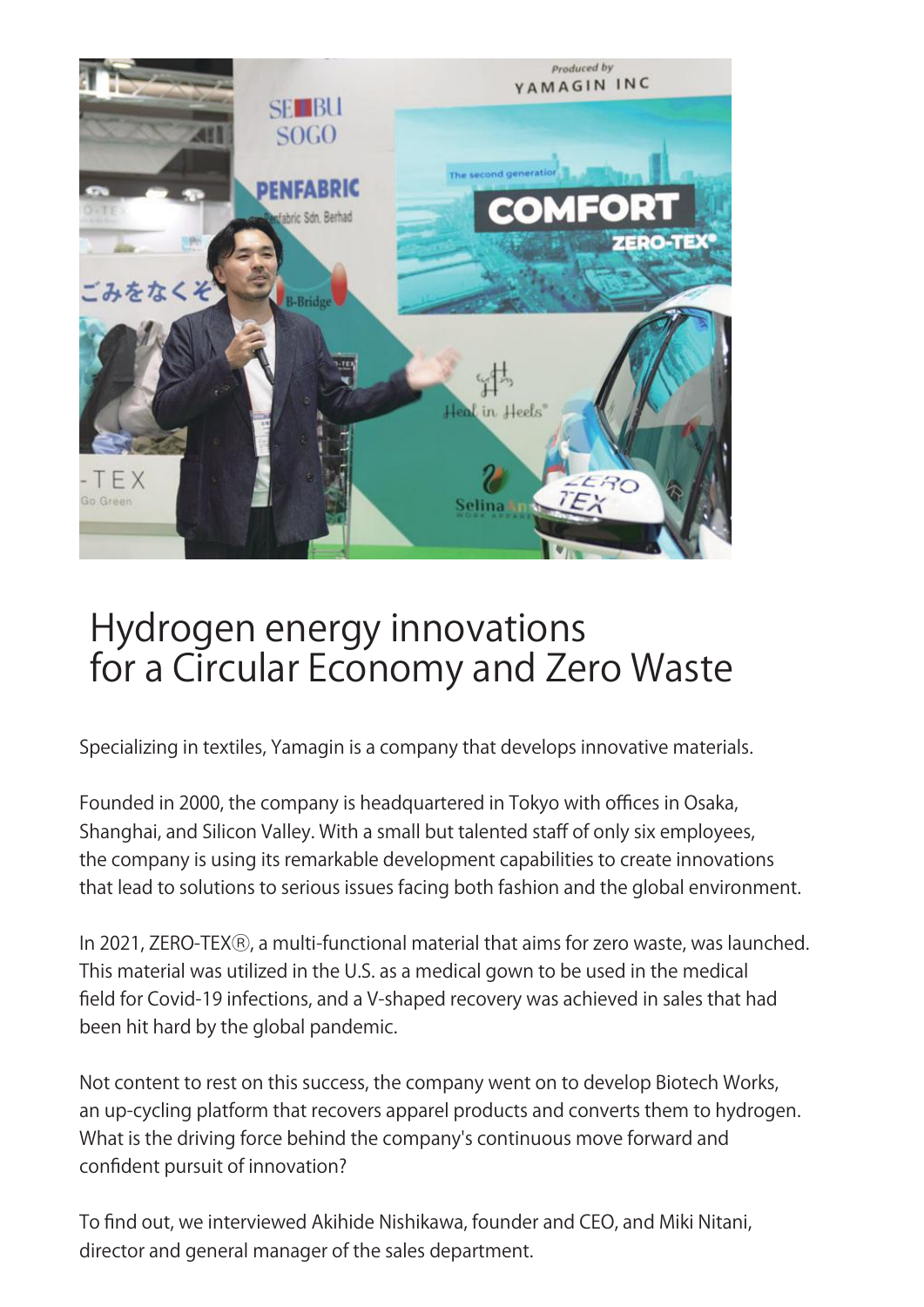

Pioneering digital and sustainable transformations that meet the needs of our times.

We can imagine and give shape to what is not yet possible. In line with the company's mission statement, "Make the move, make our future better." Yamagin creates value and has a positive impact on the earth and society by firmly linking and balancing environmental solutions and economic activities.

Jules Verne wrote, "Anything one man can imagine, other men can make real" and Yamagin's Mr.Nishikawa is, at a very fast pace, making a reality of what has until now only been imagined.



(Founder and CEO of Yamagin Ltd., Akihide Nishikawa)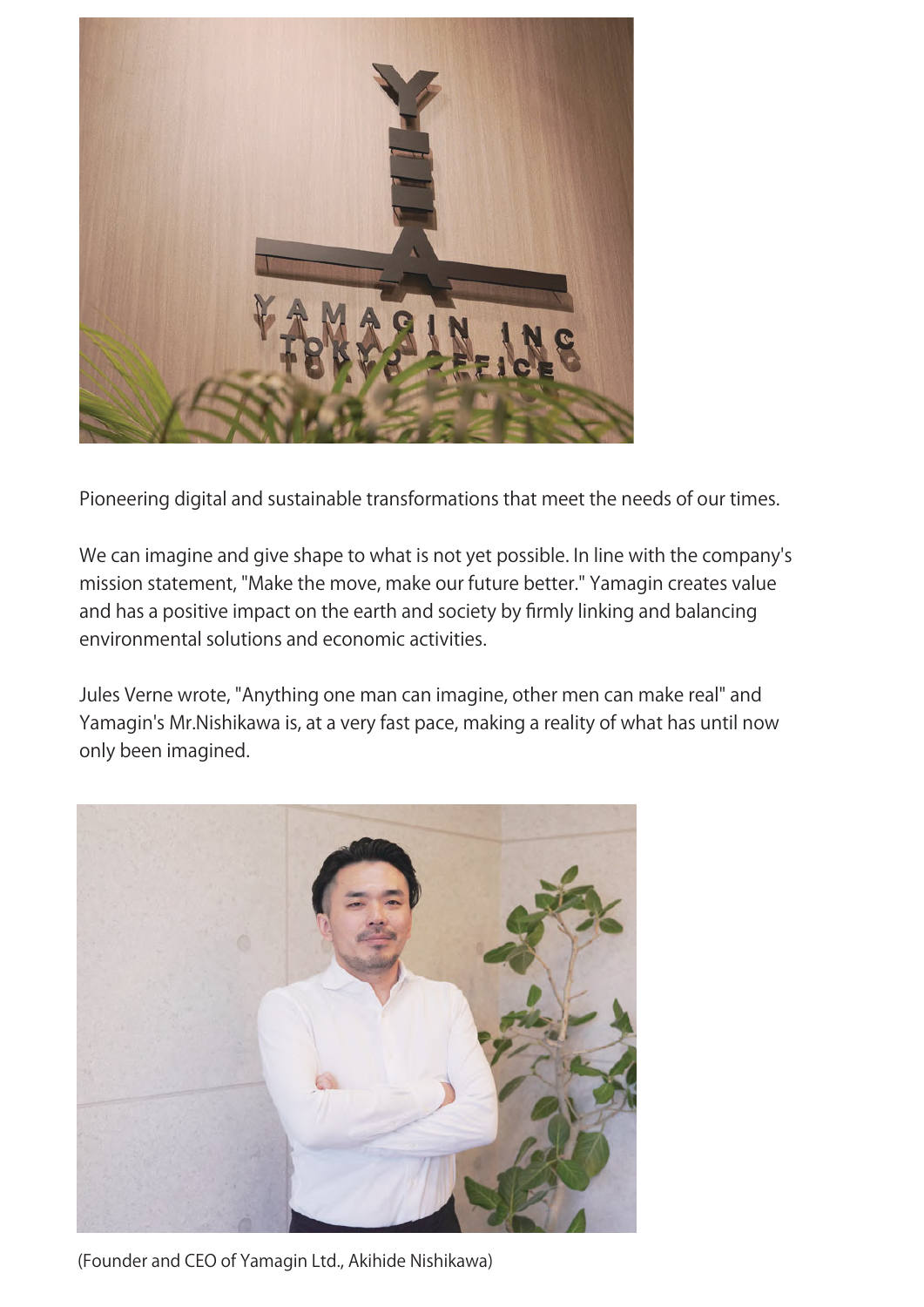・Apparel is not garbage.

Since the company's inception, Mr.Nishikawa has had a desire, through eco-business, to change the fact that Japan is less environmentally conscious than the U.S. and Europe.

Apparel products that are mass-produced with a large environmental impact are disposed of in quick cycle to protect brand value or to keep up with changing trends, resulting in large amounts of landfill waste or incineration, which generates greenhouse gases. Mr.Nishikawa's love of fashion is part of his strong motivation to somehow stop this vicious cycle.

"if no one else is doing anything about such a situation, I want to be the one to step up and start, " he said. "If I can make even a small positive change in the world's serious issues, it will encourage me." The foundation of Yamagin's innovative challenges is its constant consideration of what can be done next, always with an eye to future generations.

## ZERO-TEXⓇ, is a Multi-Functional Material Born of the Covid-19 Pandemic

・Initially developed as personal protective equipment (PPE) and medical gowns

The development of ZERO-TEX® began in 2020 with the onset of the Covid-19 pandemic. The impetus for the development came when we learned that medical gowns worn by healthcare workers were being discarded after a single use treating individual infected patients.

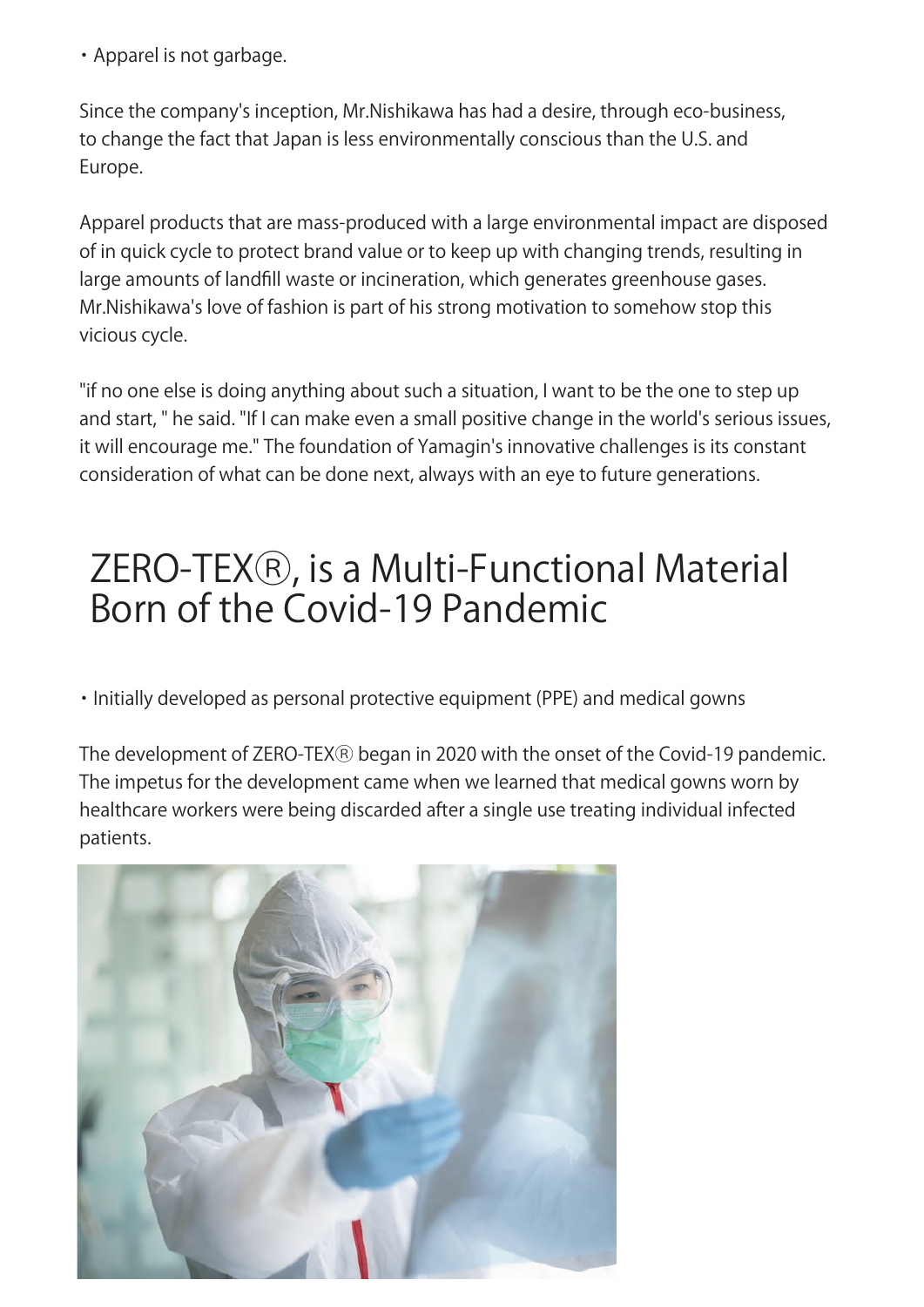Medical gowns use more than twice as much fabric as regular clothing. If each gown were to be discarded after a single use, it would create a large amount of waste that ends up in landfills. Thinking of a way to make it possible to wash and use the fabric repeatedly instead of discarding it, Yamagin immediately began development of its vision.

Thus, ZERO-TEXⓇ, which was launched as a product in April 2021, achieved sales of 5 million US dollars (about 550 million Japanese yen) in its first year in the U.S. and Japan, achieving a V-shaped recovery from the major economic damage due to the pandemic.

#### ・Long Wearing Sustainability

The uniqueness of ZERO-TEX® lies in the fact that it has excellent and durable water repellency, while at the same time it has moisture release and breathability. Normally, as water repellency increases (as in a raincoat, for example), breathability is inversely proportional to the water repellency. ZERO-TEX®, however reduces discomfort caused by dampness and stickiness while being worn and remains dry and comfortable. In addition, ZERO-TEX® does not become electrically charged, making it safe for use with electro-medical equipment. These are very welcome features for medical personnel who treat infected patients for long periods of time.

Durability is also an important point when it comes to frequent washing, and ZERO-TEXⓇ has been proven by a third-party organization to maintain these functionalities even after 100 wash and dry cycles.

・Traceability and collection system for recycling

So what happens to ZERO-TEX® after 100 washes? ZERO-TEXⓇ uses QR codes on its products and has introduced a dedicated application that alerts users when the material has been washed 100 times and has reached its expiration date.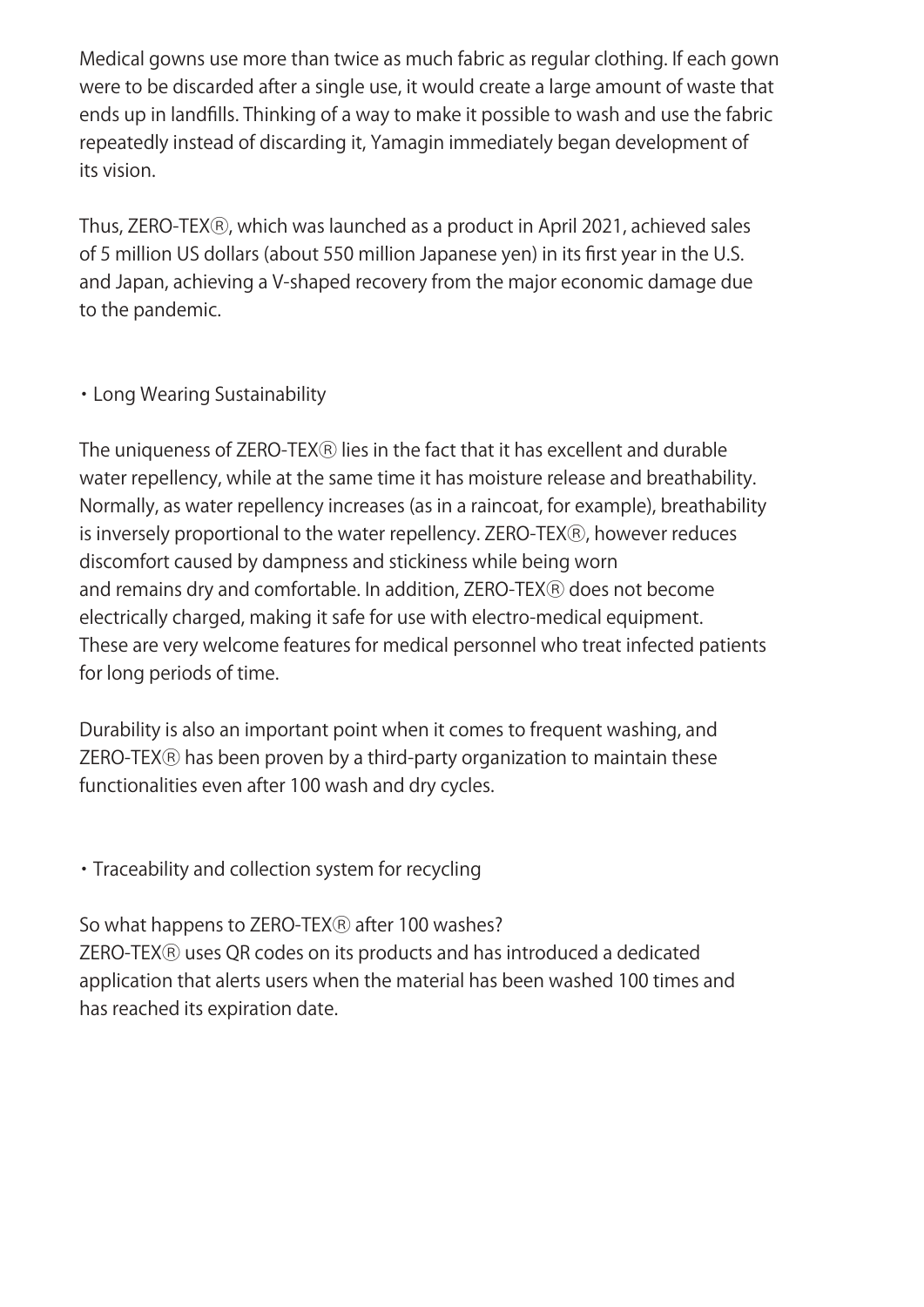

To make the recycling collection system function efficiently in the Japanese market, we will target the uniforms of companies, stores, and schools. Items that have been used 100 times can be consolidated in a single collection location, which has the advantage of saving both the recycler and the collector time and effort.

Viruses and pollen do not adhere to this fabric and it is resistant to rain and ultraviolet rays. It is durable even after being put through washing machines and dryers.

It also has high thermal diffusivity and contact cooling properties, making it effective in preventing heatstroke in the summer, a feature that will be appreciated by both workers and students.

・Comfortable, Safe, and Sustainable into the Future

#### ZERO-TEXⓇ's three "ZERO" goals:

Zero infections, Zero disposables, and Zero impact on the earth. In line with our desire to reduce the amount of garbage to zero, our research and development in Silicon Valley have led to Biotech Works, a new project that allows for the collection and recycling of materials after use.

# Upcycling project "Biotech Works" from Silicon Valley

・Collecting discarded apparel products and eliminating waste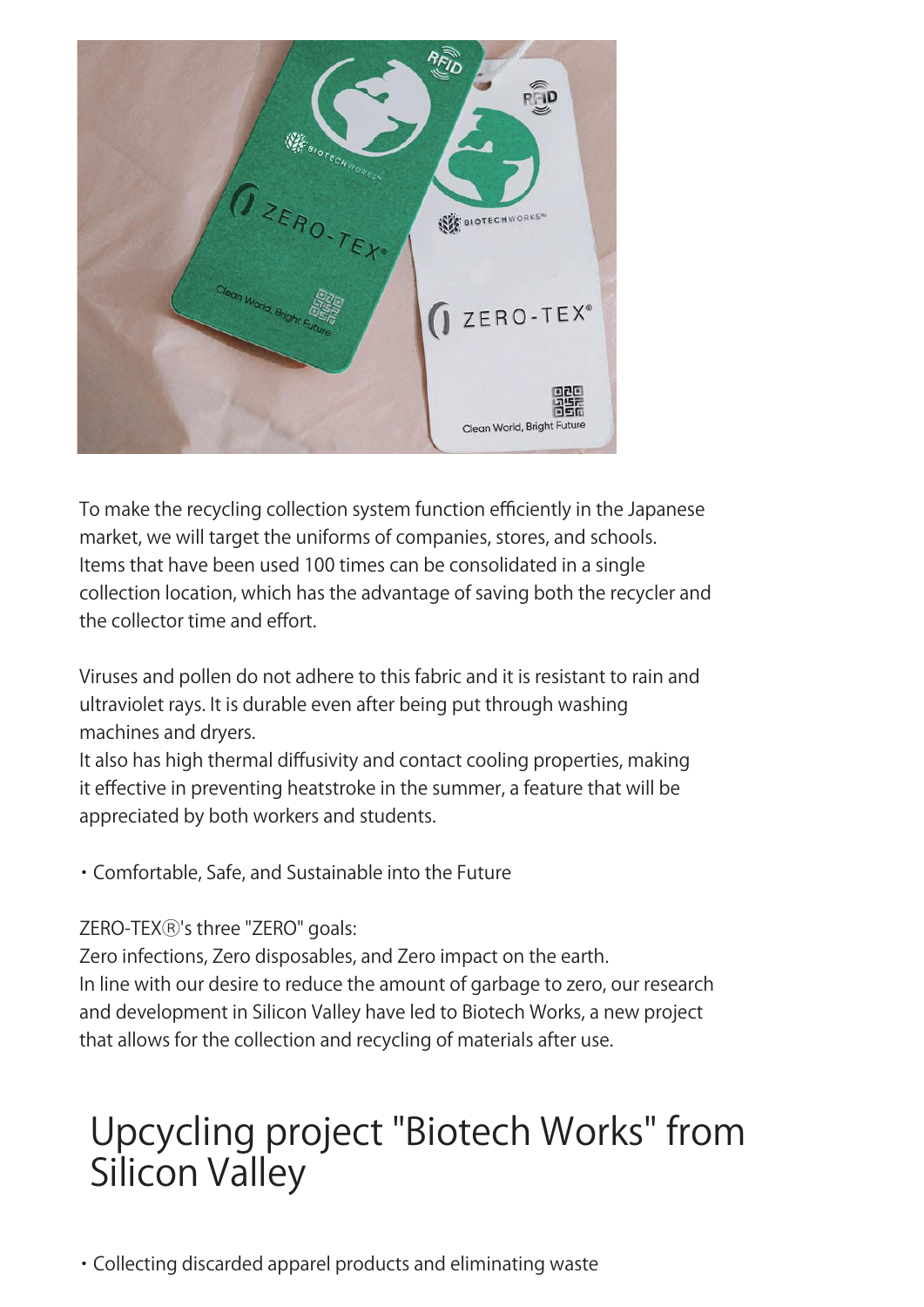After worn to their limits, ZERO-TEX® products are collected through the process described above. Biotech Works is a project to convert recovered apparel products into hydrogen, a renewable energy source.



The upcycling process can be tracked by users who have purchased and used ZERO-TEX® products and by checking through data visualization, they can realize that their actions are having a significant impact on sustainability.

In line with the Sustainable Development Goal 12 "responsible consumption and production, "the residues from the recycling process are processed into cement, and the CO2 is effectively utilized by converting it into dry ice. The company is thoroughly committed to its philosophy of "not producing waste and not burning waste."

We visualize a mechanism that connects the four elements of 1) product collection, 2) sorting, 3) conversion into hydrogen, and 4) community contribution. A key feature is that the conversion to renewable energy can be done locally for local consumption. For example, what is collected in the U.S. can be processed in the U.S. and similarly for Japan. The company aims to reduce emissions in the supply chain and transportation as much as possible.

・Ultimately, we want to recycle all apparel products

When asked why he would go to such lengths, Nishikawa replied, "Let's compare it to human blood. Let the arteries represent economic activity and veins represent the collection system.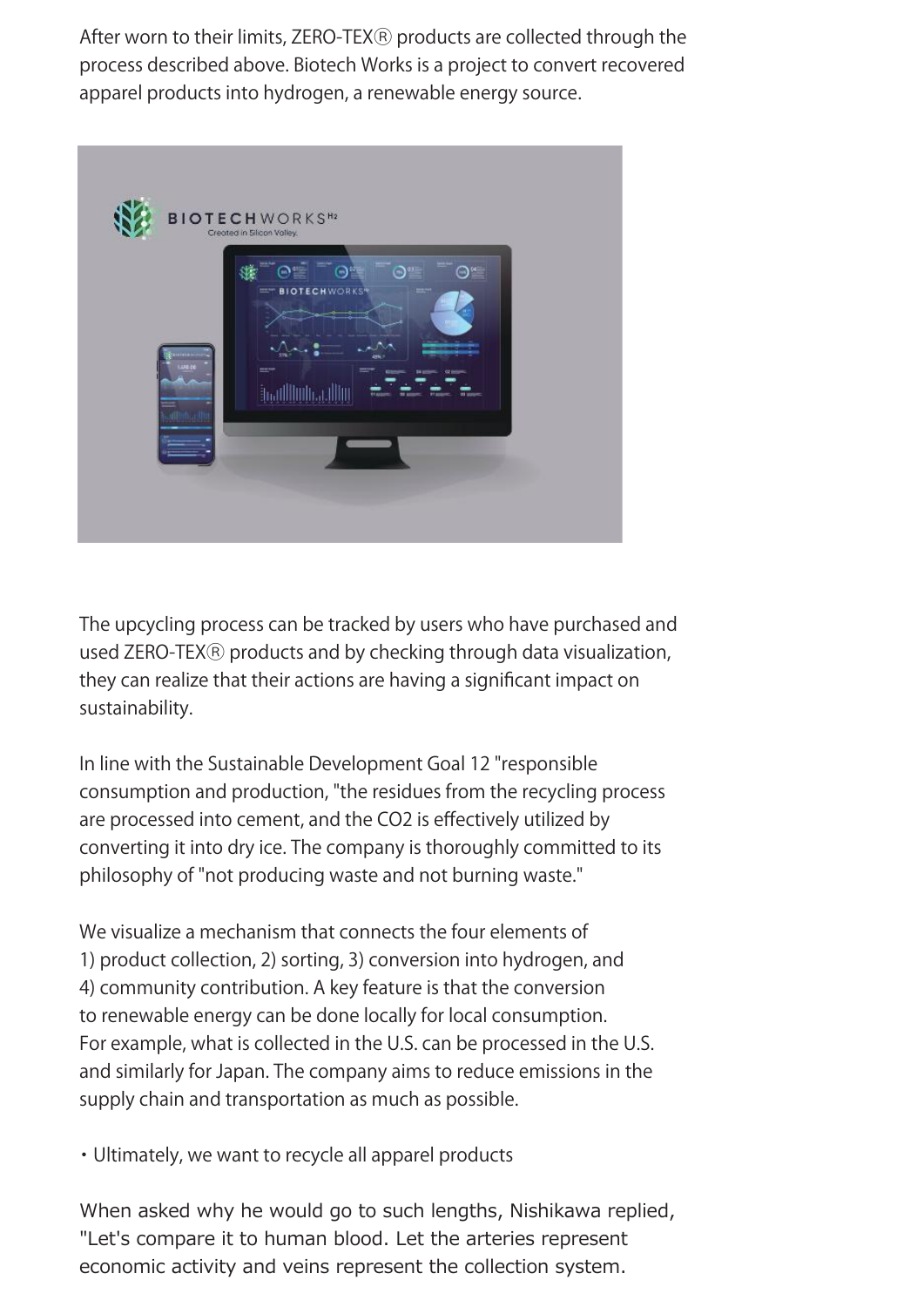The blood flowing in the arteries from the heart provides the power for activity, and the blood circulating in the body returns via the veins, right? If we translate this to the global environment, we see it as a condition where the veins are not functioning, so the blood does not return to the heart, or if it does return, it returns contaminated."

This is no way to sustain a living organism. And it is easy to imagine that the cleaner the blood coming back from the veins, the healthier the body will be and the longer the healthy life span will be.

As NIKE and NETFLIX have stated "if the Earth does not survive, our business will not survive," and solving environmental issues is central to their corporate purpose. It is important to commit to the fundamental principle of keeping the Earth alive and to work on it responsibly.

・Major companies are paying attention to the potential for innovation

Yamagin exhibited the company's technologies at the Sustainable Fashion and DX EXPO in October 2021 and April 2022. In 2021, the company mainly promoted ZERO-TEX®, but in April 2022, it decided to fully launch Biotech Works and exhibit it in a large booth along with a hydrogen car display.



(Yamagin booth at the Sustainable Fashion and DX EXPO, a hydrogen car display)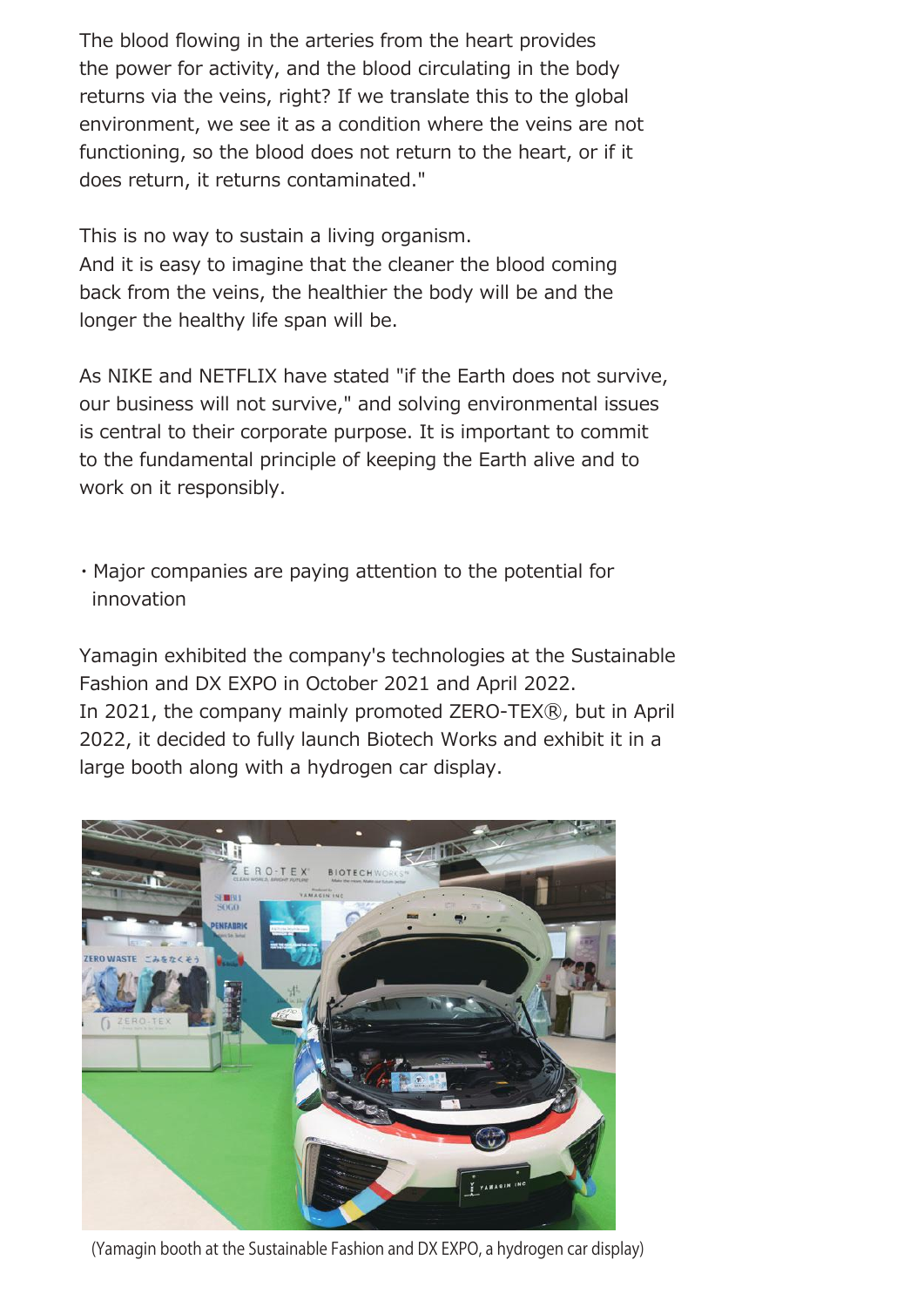The event was a gathering place for many people involved in the sustainable fashion and apparel industry, and there were also contacts from major Japanese and international companies.

Is it only apparel that can be recycled in this way? The interest generated by our innovations led to inquiries from the food industry, as well as others in the apparel industry, asking if they could work together with us on resource recovery methods and energy production through recycling, showing that many companies are interested in progress related to recycling and establishing efficient recovery mechanisms.

## What we can and cannot do alone



(Yamagin's message displayed at the Sustainable Fashion and DX EXPO)

・I don't want to be the bad guy because I love fashion

I love the feeling when you put on new clothes and you decide on an outfit that you like. When you try on a new outfit and it suits you better than you thought it would, you feel like a new you. Fashion is something that gives joy and richness to our lives. We don't want it to be something that makes us feel a sense of guilt. For this reason, we must not turn a blind eye to the negative impact that the fashion and apparel industry has on the environment.

According to a McKinsey & Company report, the apparel industry emitted 2.1 billion tons of CO2 as of 2018.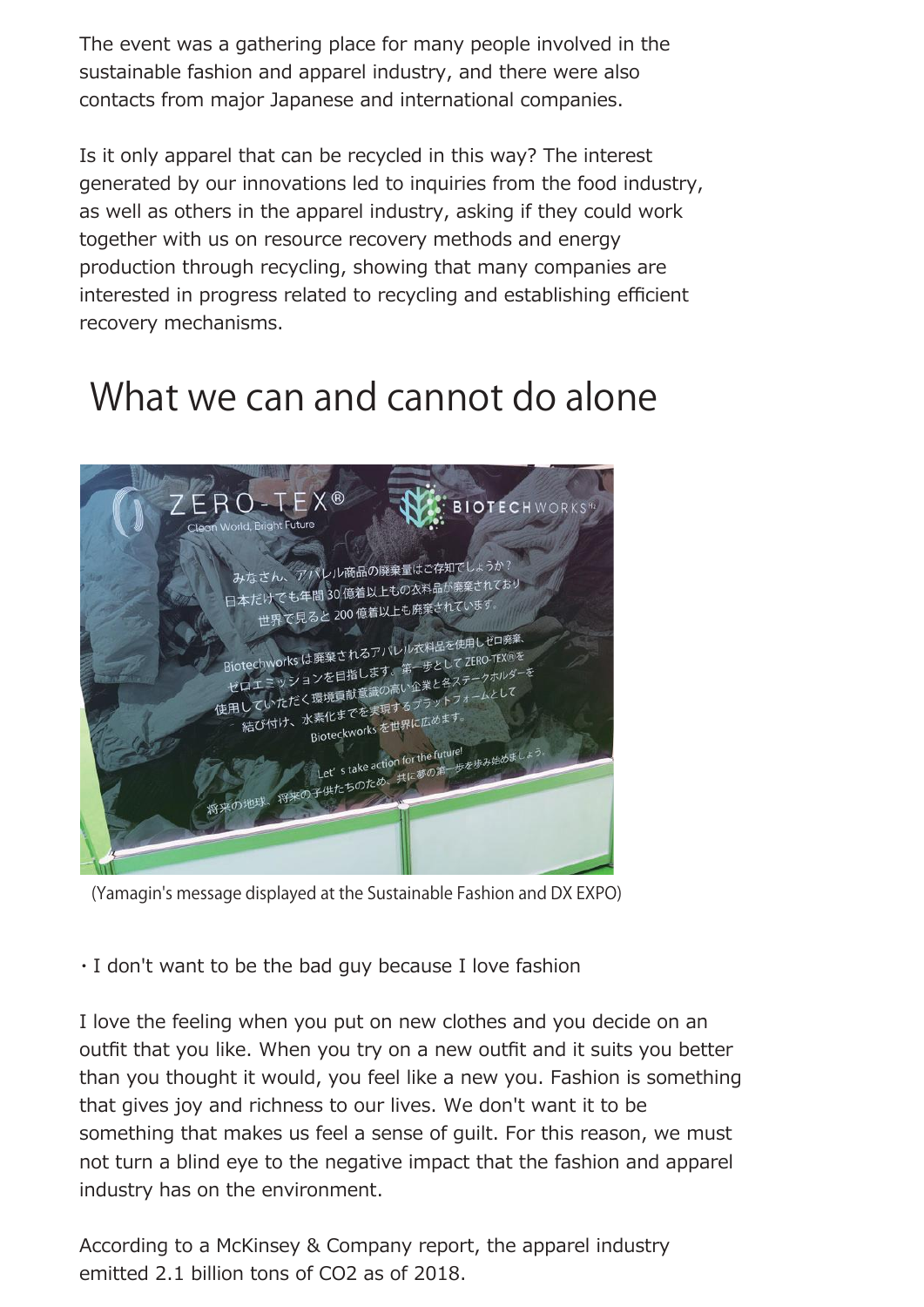

(Source of photo: https://www.mckinsey.com/~/media/mckinsey/industries/retail/our%20insights/fashion%20on%20climate/fashion-on-climate-full-report.pdf, McKinsey&Company, 2020)

The textile and apparel industry was listed second in the ranking of environmentally polluting industries by the United Nations Conference on Trade and Development (UNCTAD), after the oil industry, which ranked first.

The industry uses enough water (93 billion cubic meters) to meet the needs of 5 million people annually and dumps the equivalent of 3 million barrels of oil (about 500,000 tons) of plastic material into the ocean. It also emits more carbon than the international airline and shipping industries combined.

In Japan, the amount of new supply in 2020 will total 819,000 tons, while the amount discarded will total 512,000 tons, and only 15.6% of the total amount will be recycled.



#### 出所:株式会社日本総合研究所作成

(Source of photo: https://www.env.go.jp/policy/pdf/st\_fashion\_and\_environment\_r2gaiyo.pdf, The Japan Research Institute, Limited in 2020)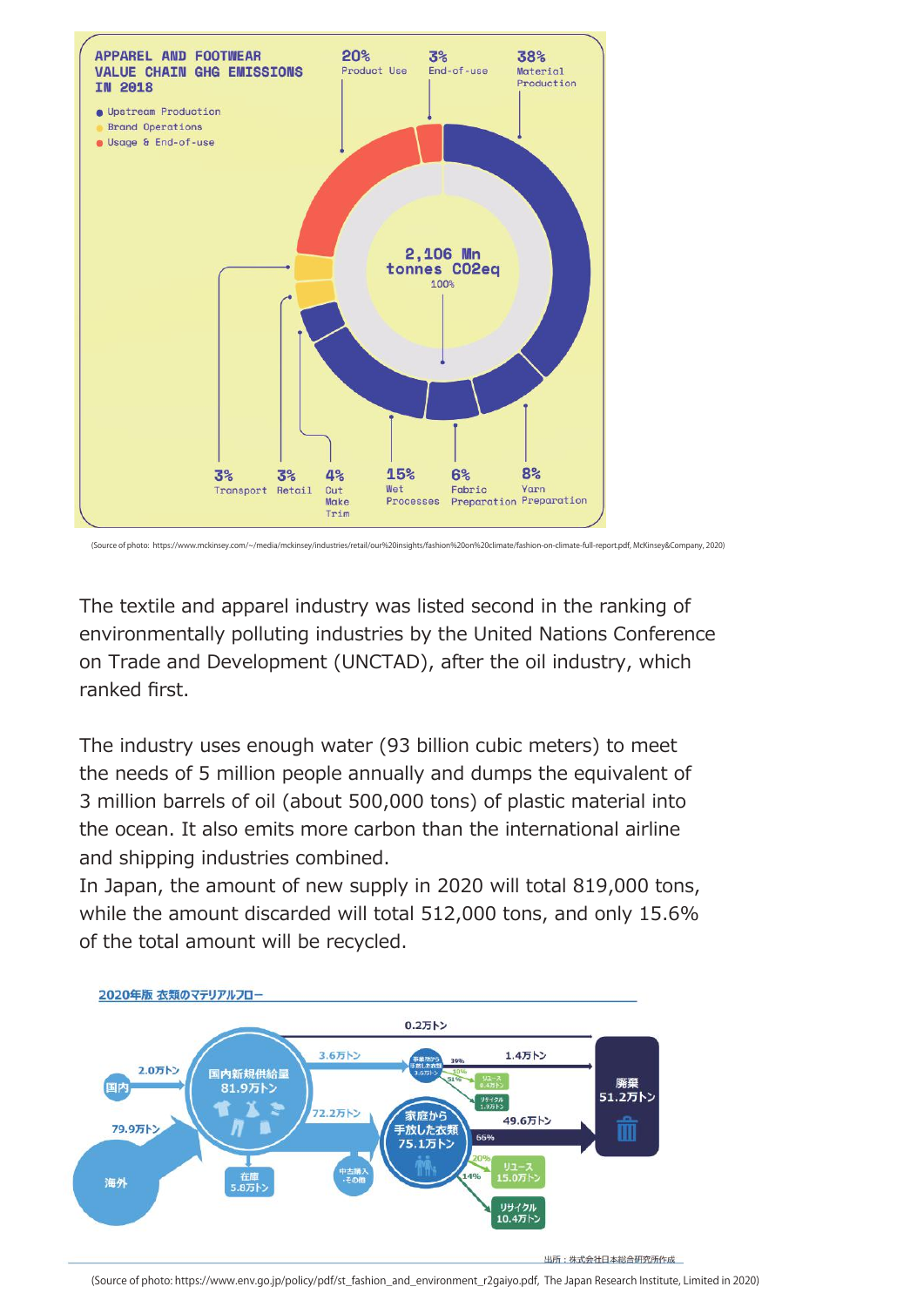There is a wide range of things that apparel manufacturers, brands, and supply chains can and should do to achieve sustainable fashion: Reducing overproduction, reducing return rates, repairing products, introducing sharing services, using recycled materials in packaging materials, and saving energy in stores.

At the same time, it goes without saying that there is a dire need for consumers to make changes to their behavior to reduce fashion and apparel waste.

#### ・A world where ethics and recycling are the norm

Although interest in and awareness of sustainability and the SDGs are rapidly spreading in Japan, there are still a certain number of indifferent consumers, and the number of consumers who say they would purchase products with low environmental impact "even if the price is high" is still relatively small.



1. 以下の質問に対してそれぞれ「実施したい」「まあ実施したい」「実施している」「まあ実施している」と回答した人の合計の割合<br>質問文:地球温暖化ノ気味変動問題に向けて、あなたは次のそれぞれについて、今後の復度実践していきまっしょすか<br>出所: ホストンコンサルティング グループ サステナブルな社会の実現に関する消費者意識調査 (2021年12月調査)<br>出所: ホストンコンサルティング グループ サステナブルな社会の実現に関する消費者意識調

© Boston Consulting Group 2022 - All Rights Reserved.

t sie 実践度

tm

: Q 現在の買い物態度



 $11$ 

買い物への意識 x 実践度で消費者をセグメンテーションした場合、時系列で大きな変化は 見られない

(Source of photo: https://www.bcg.com/ja-jp/publications/2021/understanding-a-sustainable-society-the-2021-consumer-awareness-survery-series, BCG Japan)